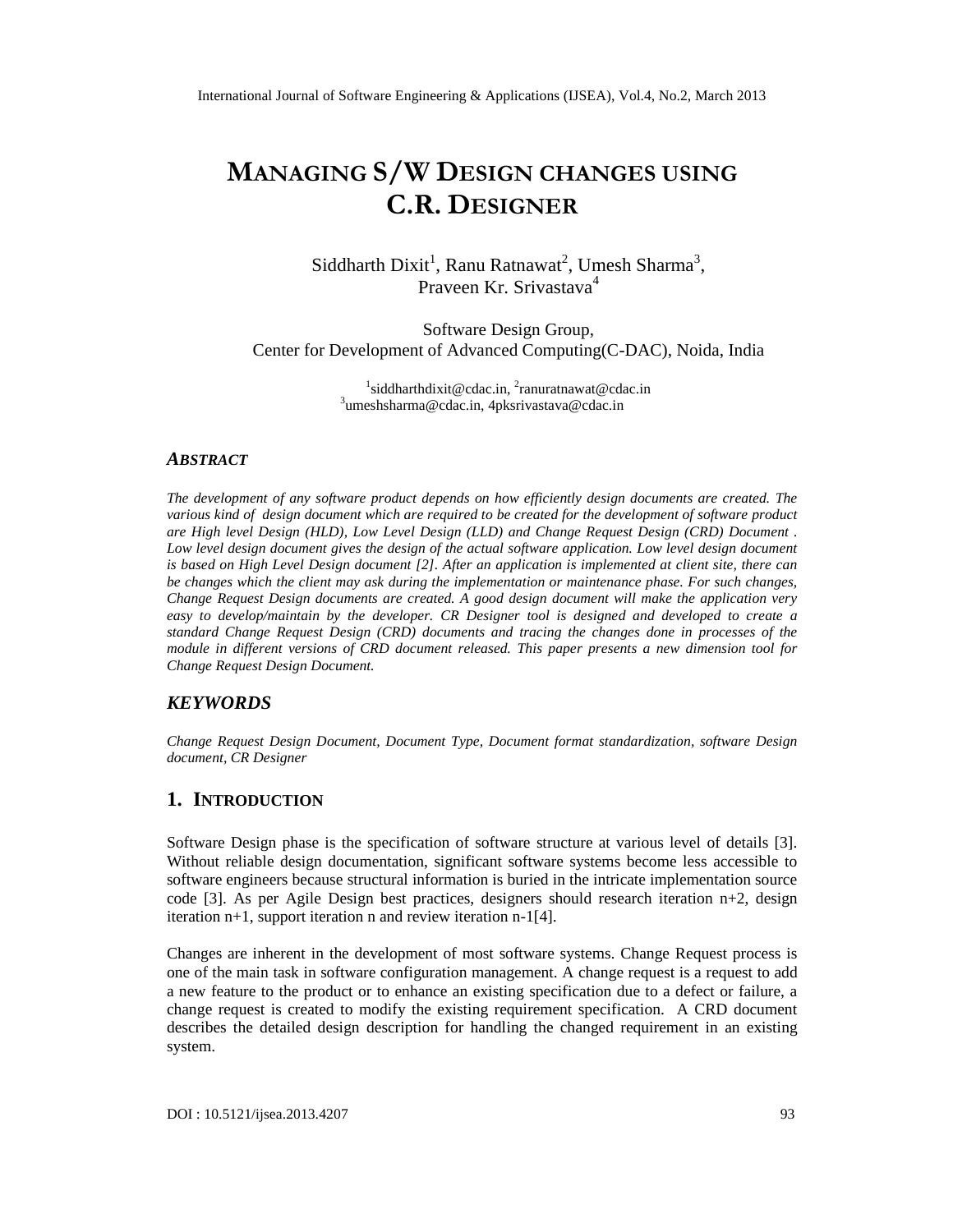Because requirements are changeable throughout the software development lifecycle, and requirements specification is a dynamic process, requirements are not often complete until the end of the product implementation therefore the CRD document can be generated.

A change request is declarative, i.e. it states what needs to be accomplished, but leaves out how the change should be carried out. Important elements of a change request are an ID, the customer (ID), the deadline (if applicable), an indication whether the change is required or optional, the change type (often chosen from a domain-specific ontology) and a change abstract, which is a piece of narrative [12]

Change requests typically originate from one of five sources: (i) problem reports that identify bugs that must be fixed, which forms the most common source, (ii) system enhancement requests from users, (iii) events in the development of other systems, (iv) changes in underlying structure and/or standards (e.g. in software development this could be a new operating system), and  $(v)$ demands from senior management.

The simultaneous explosion of information, the integration of technology, and the continuous evolution from software-intensive systems to ultra-large-scale (ULS) systems require new and innovative approaches for building, running, and managing software systems [9].

This paper describes the functionality of Change Request Designer Tool developed for CRD document Creation. It is organized as follows Section 2 describes the problems in current CRD document creation style for preparing CRD documents. Section 3 discusses the features of the CRD Designer Tool. Section 4 contains the Implementation details of this tool and 5 conclude the paper.

# **2. PROBLEMS IN CURRENT CHANGE REQUEST DESIGN DOCUMENT CREATION**

Currently all the CRD document and associated user interfaces created manually on MS Word editor. CRD Document created manually has many disadvantages. Proper standardization is not followed as each designer follows their own language and style of writing. If one CR is released multiple times with some changes, versions of CR released cannot be maintained. Once a CRD document is created and if some change is required across all user interfaces then all the screens are required to be redesigned / modified.CR tracking at process level cannot be done. That is if we want to check how many times a process (P1) is modified, we cannot track this with the current system.

## **3. CHANGE REQUEST DESIGNER TOOL AND ITS FEATURES**

CR Designer Tool is a J2EE Web based utility, used for making Change Request Design documents. In Software Maintenance phase, what happens during the rest of the software's life: changes, correction, additions, moves to a different computing platform and more[11] is taken care of. CR Designer Tool helps in making design document which for such design level changes.

There are following features in the CR Designer tool:-

- a. The CRD document can be easily created and modified using this tool.
- b. View of CRD document remains same among user leading to standardize format of design document.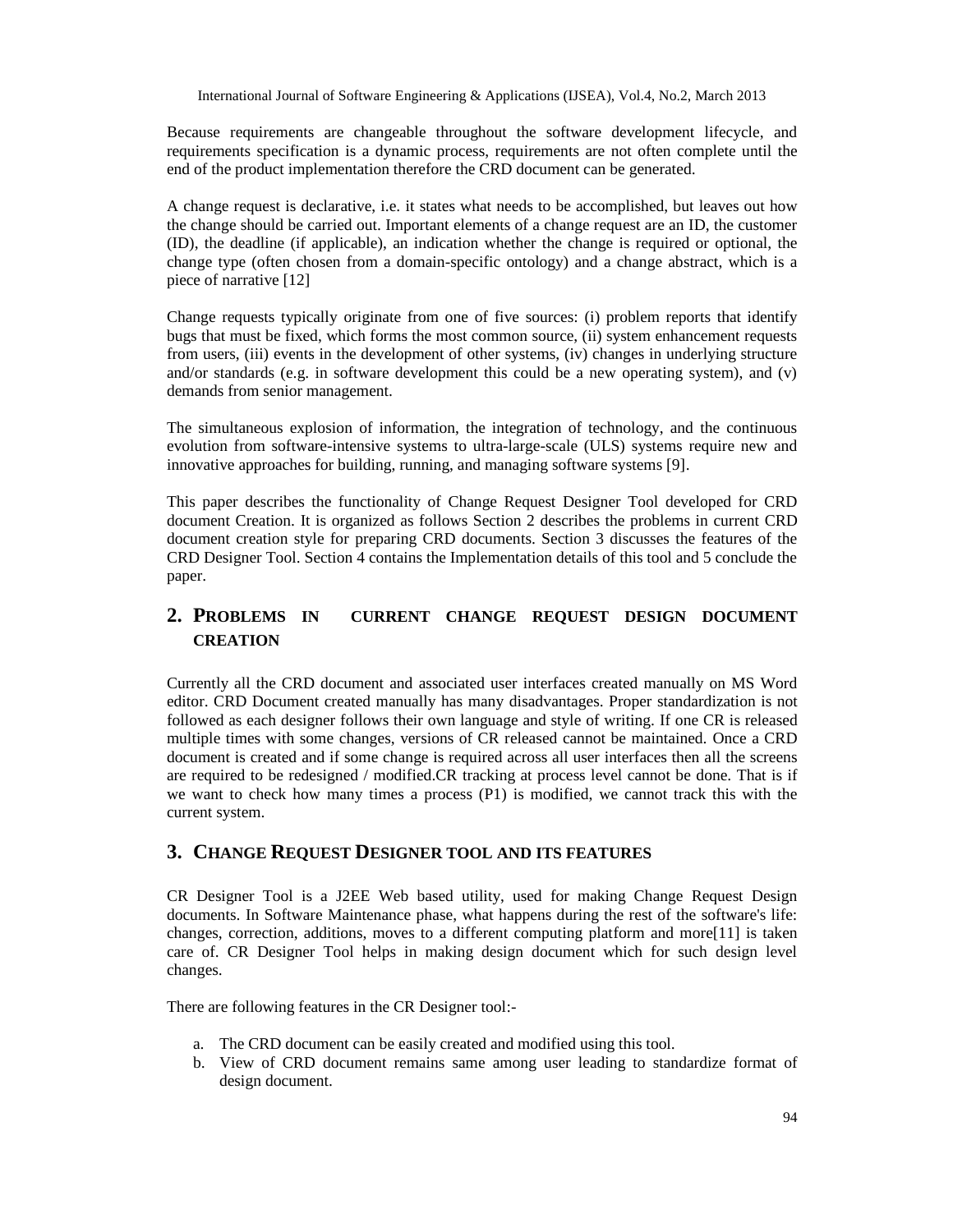- c. Document version at the time of release is maintained.
- d. Tracking of CRD details of Processes in module in different versions of Change Request Document.
- e. Process and module related affected image upload facility
- f. Change Request wise/ Requirement wise design document viewing facility.
- g. User can upload Existing CRD document created on Word Editor.

#### **4. IMPLEMENTATION OF C R DESIGNER TOOL**

Interactive design is heavily focused on satisfying the needs and desires of the people who will use the product [5]. A change is provided from the client in form of a document which contains multiple modification/New requirements to be done in the modules of a project.

CR Designer Tool groups module wise multiple requirements in one CR design document. Each requirement is further subdivided into process level changes. Many times new processes are required to be made.



Figure 1: CR Designer Flow

These CR can be viewed, modified and released for development. Version of CR released is maintained and Tracking of all releases can be done.

This tool has following processes to fulfill the design requirements:-

- CR Detail Entry
- CR Design Creator
- View CR Design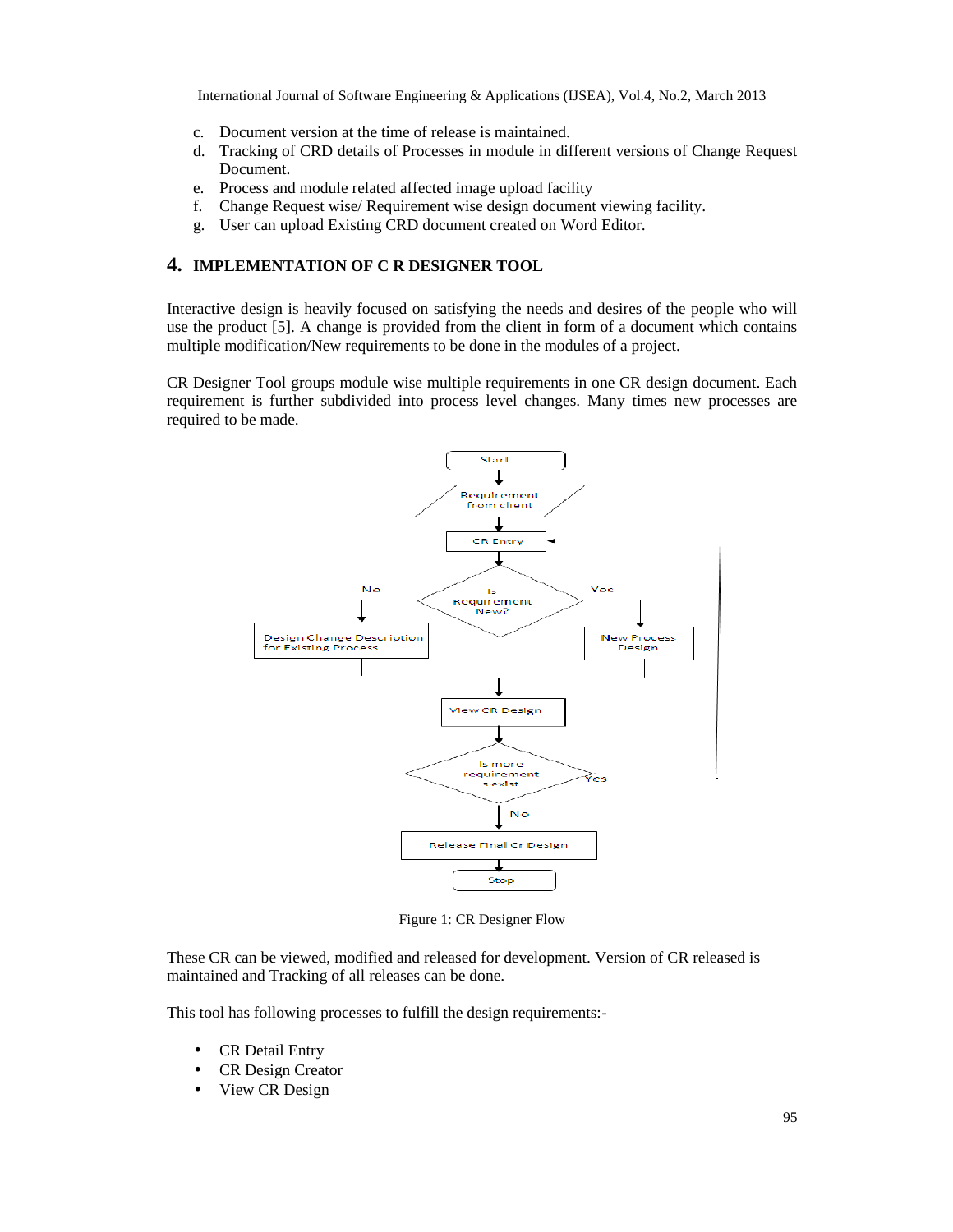- Release Final Change Request Design View
- CR Upload
- Trace Change Request Design Document

## **4.1 CR Detail Entry**

This process is used to create new CR document for a module. It records detail of change request and creation date of the change request.

| New                    | Open | Save                       |
|------------------------|------|----------------------------|
| <b>CR ENTRY DETAIL</b> |      |                            |
|                        |      | * Project Name TP          |
|                        |      | Module NameDiet Kitchen    |
|                        |      | * CR Name                  |
|                        |      | *Creation Date 07-Nov-2012 |

Figure 2: CR Detail Entry

## **4.2 CR Design Creator**

This is a main process for CR Design document creation. In this process requirement wise design document is created and changes are specified at process level. Key feature of this process are:-

- 1) In case of change in existing process, provision to make the documentation for Process Change Description and database Schema Change Description parameters that are mandatory for a CR Design Document
- 2) In case if requirement demands for a new process, provision to make the documentation for Process Description, Entry Criteria, Exit Criteria, Table Used parameters for a CR Design Document
- 3) Provision to upload the Interface Affected, flow diagram, Use Case Diagram, Class Diagram etc.
- 4) Viewing the resultant requirement level documentation, that is all the process design documentation done for the requirement.

| <b>Project Name</b>       | Paimer             | Module Name                                                                                   | Investigation                                       |
|---------------------------|--------------------|-----------------------------------------------------------------------------------------------|-----------------------------------------------------|
| <b>CK Name</b>            | CR Investigat      | <b>Requirement Description</b>                                                                | Sample anliantion option<br>should be there<br>vil. |
| Is New                    | Cives G No.        | <b>Process Affected</b>                                                                       | Investigation                                       |
| <b>Affected Interface</b> | Upload             |                                                                                               |                                                     |
| Change Description        | E [Fort]<br>[5tye] | $\mathbf{r}$ [3 ze] $\mathbf{r}$<br><b>B</b> <i>I</i> U   = = = =   -   : } } 00 00 A 2   图 Ⅲ |                                                     |

Figure 3: CR Design Creator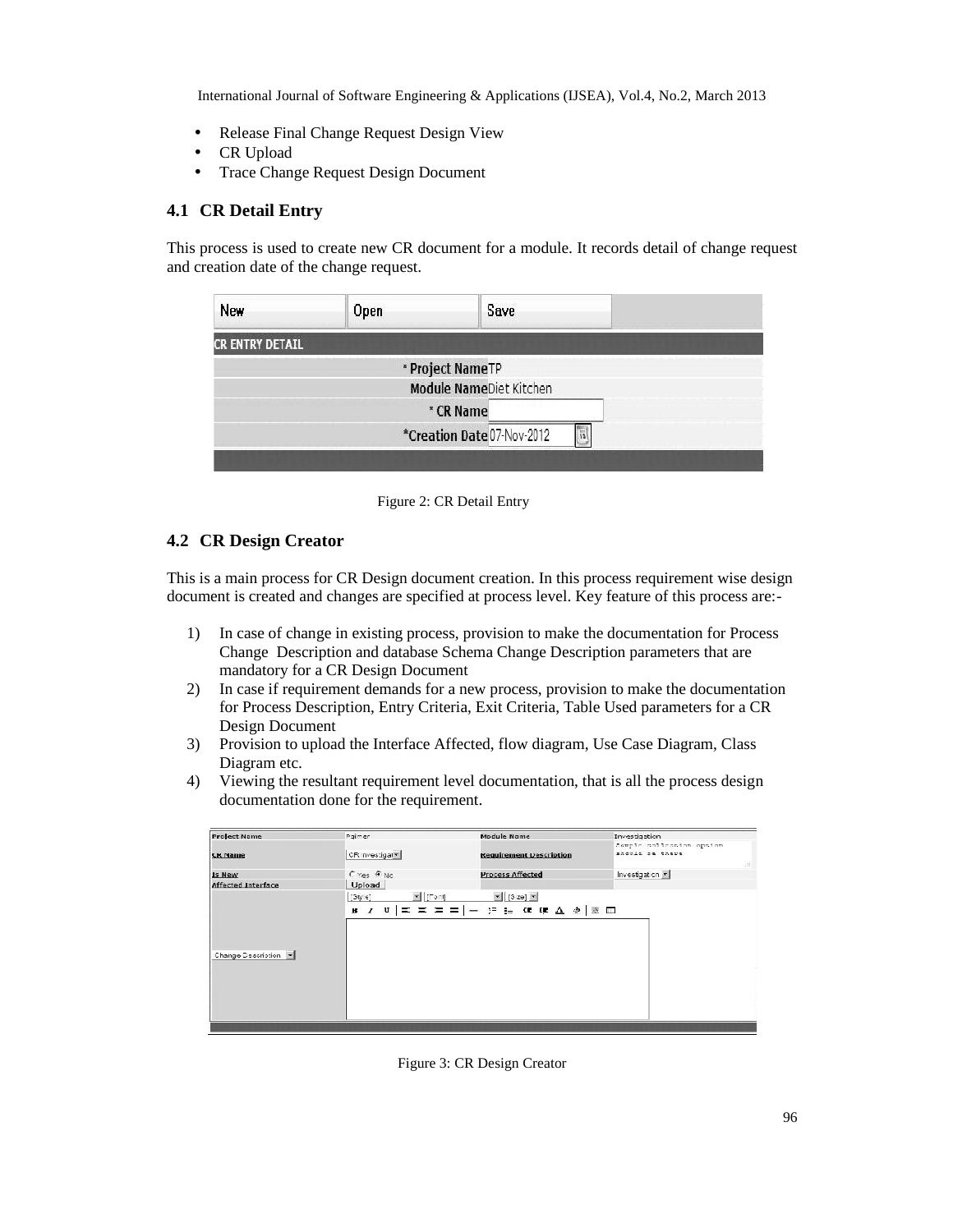## **4.3 View CR Design**

This process is used to generate the final CR Design Document. The process is used to view requirement wise as well as complete CR wise design created for a module. While implementing the utility, it is found that certain changes in document are required. For handling such changes CR Design view is used for reviewing and editing the CRD document created by CR Design Creator process.

| <b>NEW</b>             | <b>OPEN</b>                | <b>View Complete CRD</b>                                             |                         |
|------------------------|----------------------------|----------------------------------------------------------------------|-------------------------|
| VIEW DESIGN DOCUMENT   |                            |                                                                      |                         |
|                        | <b>Project NameTP</b>      |                                                                      | Module NameDiet Kitchen |
|                        |                            | View Document C LLD Document G CR Document                           |                         |
|                        | CR Name Diet Kitchen Issue |                                                                      |                         |
| <b>C.R.D. CONTENTS</b> |                            |                                                                      |                         |
|                        | Calculator process- 1. By  | Point no.-CR/GGSH/163, CR/GGSH/164, CR/GGSH/165, CR/GGSH/166 In Diet | View Doc.               |

Figure 4: View CR Design

#### **4.4 Release Final Change Request Design View**

This process is the final output of the utility. This is used to view complete CRD document of the Module in HTML format. This document will be released to the development team for making changes in the module as per CRD.

|                                                                                                                                                                                                                                                                                                                                                                                                 |                                       |                                                                  | CHANGE REQUEST DESIGN DOCUMENT                                                                                                                                                                                                                                                                                                                                                                                                                                         |
|-------------------------------------------------------------------------------------------------------------------------------------------------------------------------------------------------------------------------------------------------------------------------------------------------------------------------------------------------------------------------------------------------|---------------------------------------|------------------------------------------------------------------|------------------------------------------------------------------------------------------------------------------------------------------------------------------------------------------------------------------------------------------------------------------------------------------------------------------------------------------------------------------------------------------------------------------------------------------------------------------------|
| <b>Project Name</b>                                                                                                                                                                                                                                                                                                                                                                             | <b>BEMIS - POIMER</b>                 |                                                                  |                                                                                                                                                                                                                                                                                                                                                                                                                                                                        |
| Module Name                                                                                                                                                                                                                                                                                                                                                                                     | <b>Diet kitchen</b>                   |                                                                  |                                                                                                                                                                                                                                                                                                                                                                                                                                                                        |
| <b>Module Incharge</b>                                                                                                                                                                                                                                                                                                                                                                          | <b>Substitute over the district</b>   |                                                                  |                                                                                                                                                                                                                                                                                                                                                                                                                                                                        |
| Reviewed and Approved By<br><b>Refease Date</b>                                                                                                                                                                                                                                                                                                                                                 | <b>Mone sh Bhorono</b><br>19 May 2011 |                                                                  |                                                                                                                                                                                                                                                                                                                                                                                                                                                                        |
| Version                                                                                                                                                                                                                                                                                                                                                                                         | ь                                     |                                                                  |                                                                                                                                                                                                                                                                                                                                                                                                                                                                        |
| <b>References</b>                                                                                                                                                                                                                                                                                                                                                                               |                                       |                                                                  | sexus - POINTER Software Requirement Specification Document, sexus - POINTER High Level tresign Document                                                                                                                                                                                                                                                                                                                                                               |
| Views                                                                                                                                                                                                                                                                                                                                                                                           | <b>Best viewed in Mezille</b>         |                                                                  |                                                                                                                                                                                                                                                                                                                                                                                                                                                                        |
|                                                                                                                                                                                                                                                                                                                                                                                                 |                                       |                                                                  |                                                                                                                                                                                                                                                                                                                                                                                                                                                                        |
| wears igas noo.                                                                                                                                                                                                                                                                                                                                                                                 | Statement a Electro                   |                                                                  | VERSION HESTORY<br>varsion Decription                                                                                                                                                                                                                                                                                                                                                                                                                                  |
| Ξ                                                                                                                                                                                                                                                                                                                                                                                               | 2011 14:24 12:33 13                   |                                                                  |                                                                                                                                                                                                                                                                                                                                                                                                                                                                        |
|                                                                                                                                                                                                                                                                                                                                                                                                 |                                       | First Release<br><b>IMAGESES LEDS</b>                            |                                                                                                                                                                                                                                                                                                                                                                                                                                                                        |
| ≂                                                                                                                                                                                                                                                                                                                                                                                               | $19 - 54 + v - 20111$                 | * Transactions LLD                                               | · Previous Master Amendments bu organized<br>. Forw masters -Meal Time - Menu Mapping Master and Ward - Default Meal Type Master                                                                                                                                                                                                                                                                                                                                       |
| <b>CONTRACTOR</b><br>Module Description<br>30.<br><b>LOCAl Master</b><br><b>16-5</b> Menu Master<br>16.2<br>Meal Time Master<br>16.3 Meal Type Master<br>bleal Type: Menu Mapping Master<br>1.45.46.<br>Meal Type- Meal Time Mapping Master<br>2.4.5<br>14.6<br>Nutrient Master<br>16.7<br>Menu Nutrient Mapping Macter<br>1.6.8<br>Member Type Master<br>16.9 Canadmant Marchar Manning Master |                                       |                                                                  |                                                                                                                                                                                                                                                                                                                                                                                                                                                                        |
| <b>Module Description</b>                                                                                                                                                                                                                                                                                                                                                                       |                                       |                                                                  | Destrikten desarment is soe of the important department in any hossela, the in the very mondant sende mondant me<br>and Köchen department covers multiple responsibilities related to the patient. The main functions of the diet<br>and recomment of parties makings and the department states cares the services is a breakfast, turnch, the and Dimest This department many<br>caters to IPD and Emergency patients and their states fant. This Department also cov |
| Module Entry Oritoria                                                                                                                                                                                                                                                                                                                                                                           |                                       | There are following entry criteria for entering into this module |                                                                                                                                                                                                                                                                                                                                                                                                                                                                        |
|                                                                                                                                                                                                                                                                                                                                                                                                 |                                       |                                                                  | 1. If the diet is required to be advised from the OPD than the patient should be registered and visit is to be stamped in the OPD<br>2. If Client request is to be raised from the the IPD than the patient is to be admitted<br>2. If Chet is to be raised to the guest then the gust house module should be functional                                                                                                                                               |
| Monitobe System Tables                                                                                                                                                                                                                                                                                                                                                                          |                                       | <b>TARE E MANE</b>                                               | <b>DESCRIPTION</b>                                                                                                                                                                                                                                                                                                                                                                                                                                                     |
|                                                                                                                                                                                                                                                                                                                                                                                                 | HOLCTE DIET TYPE MET                  |                                                                  | FOR STORING DIET TYPE LIKE VEG NON-VEG.                                                                                                                                                                                                                                                                                                                                                                                                                                |
|                                                                                                                                                                                                                                                                                                                                                                                                 |                                       | HIDSITS DOG_PARAMETER_MST                                        | ETORE DOCUMENT PARAMETERS NAMES.<br>FOR EXAMPLE- NSTRUCTION, FOODS ALLOWED AND FOOD AVOIDED.                                                                                                                                                                                                                                                                                                                                                                           |
|                                                                                                                                                                                                                                                                                                                                                                                                 |                                       | HOLTS REQUEST TYPE MST                                           | FOR STORING REGUEST TYPES UNE PARENT ATTENDANT BULK                                                                                                                                                                                                                                                                                                                                                                                                                    |
|                                                                                                                                                                                                                                                                                                                                                                                                 |                                       |                                                                  | amon-                                                                                                                                                                                                                                                                                                                                                                                                                                                                  |
| <b>15.1 Process Name</b><br>Process Doccription                                                                                                                                                                                                                                                                                                                                                 | <b>MODELE MODEL OF</b>                |                                                                  | This process is used to enter the cista related to the Menu of the Meal, Menu (tems are prepared in the kitchen with the                                                                                                                                                                                                                                                                                                                                               |
|                                                                                                                                                                                                                                                                                                                                                                                                 |                                       |                                                                  | help of various ingredients. The example of Menu are roti, saby, dal, bread etc.                                                                                                                                                                                                                                                                                                                                                                                       |
| 1 able Dependency                                                                                                                                                                                                                                                                                                                                                                               |                                       |                                                                  |                                                                                                                                                                                                                                                                                                                                                                                                                                                                        |
| · HOLT MERLI MET<br>- HOKTE DIET TYPE MET                                                                                                                                                                                                                                                                                                                                                       |                                       |                                                                  |                                                                                                                                                                                                                                                                                                                                                                                                                                                                        |
|                                                                                                                                                                                                                                                                                                                                                                                                 |                                       |                                                                  |                                                                                                                                                                                                                                                                                                                                                                                                                                                                        |
| <b>1.1 Ecroon Name</b><br><b>Burners Description</b>                                                                                                                                                                                                                                                                                                                                            | Menu Macter - List Hage               | This is the list page screen for Means Master                    |                                                                                                                                                                                                                                                                                                                                                                                                                                                                        |
|                                                                                                                                                                                                                                                                                                                                                                                                 |                                       |                                                                  |                                                                                                                                                                                                                                                                                                                                                                                                                                                                        |
| Measu Macher: List Rage <sup>-13</sup>                                                                                                                                                                                                                                                                                                                                                          |                                       |                                                                  |                                                                                                                                                                                                                                                                                                                                                                                                                                                                        |
|                                                                                                                                                                                                                                                                                                                                                                                                 |                                       |                                                                  | $1.2.3 + 3$ Feb $\geq 7$                                                                                                                                                                                                                                                                                                                                                                                                                                               |
|                                                                                                                                                                                                                                                                                                                                                                                                 |                                       |                                                                  | <b>ES AGENE</b> Active<br><b>See List</b>                                                                                                                                                                                                                                                                                                                                                                                                                              |
| $\sqrt{2}$                                                                                                                                                                                                                                                                                                                                                                                      | 54.00                                 |                                                                  |                                                                                                                                                                                                                                                                                                                                                                                                                                                                        |
| $\Box$                                                                                                                                                                                                                                                                                                                                                                                          | <b>ROCHES</b>                         |                                                                  |                                                                                                                                                                                                                                                                                                                                                                                                                                                                        |
| $E-1$                                                                                                                                                                                                                                                                                                                                                                                           | <b>END SCYRIN HOME</b><br>Dowl        | On Chok, medity page will be epen.                               | Modify Button is used to modify the record selected using primary key stored in check hox checked.                                                                                                                                                                                                                                                                                                                                                                     |
|                                                                                                                                                                                                                                                                                                                                                                                                 | <b>Alort/Mossages</b>                 | <b>EMA CINCK</b>                                                 |                                                                                                                                                                                                                                                                                                                                                                                                                                                                        |
|                                                                                                                                                                                                                                                                                                                                                                                                 |                                       |                                                                  |                                                                                                                                                                                                                                                                                                                                                                                                                                                                        |
| Add                                                                                                                                                                                                                                                                                                                                                                                             |                                       |                                                                  | ● If no record is selected with following message "Select A. Record To Modify!".<br>● If multiple record selected then alert message displayed is "Only One Record Can De Modified At                                                                                                                                                                                                                                                                                  |
|                                                                                                                                                                                                                                                                                                                                                                                                 |                                       | A Time!                                                          |                                                                                                                                                                                                                                                                                                                                                                                                                                                                        |
| <b>Component /Field Ouseription</b>                                                                                                                                                                                                                                                                                                                                                             |                                       |                                                                  |                                                                                                                                                                                                                                                                                                                                                                                                                                                                        |
| <b>Component NAme</b><br>Type of co                                                                                                                                                                                                                                                                                                                                                             | Volidation                            |                                                                  | Only one record should be selected for modify                                                                                                                                                                                                                                                                                                                                                                                                                          |
| Merichtester-ListPage<br><b>Lotted</b>                                                                                                                                                                                                                                                                                                                                                          | <b>Business Logic</b>                 | Modify page will be same as add page                             | $-20 - 10$                                                                                                                                                                                                                                                                                                                                                                                                                                                             |
|                                                                                                                                                                                                                                                                                                                                                                                                 |                                       |                                                                  |                                                                                                                                                                                                                                                                                                                                                                                                                                                                        |
|                                                                                                                                                                                                                                                                                                                                                                                                 | <b>Business Logic</b>                 |                                                                  | This is the header label . This is containing the details of initialization of the page                                                                                                                                                                                                                                                                                                                                                                                |

Figure 5: Release Final Change Request Design View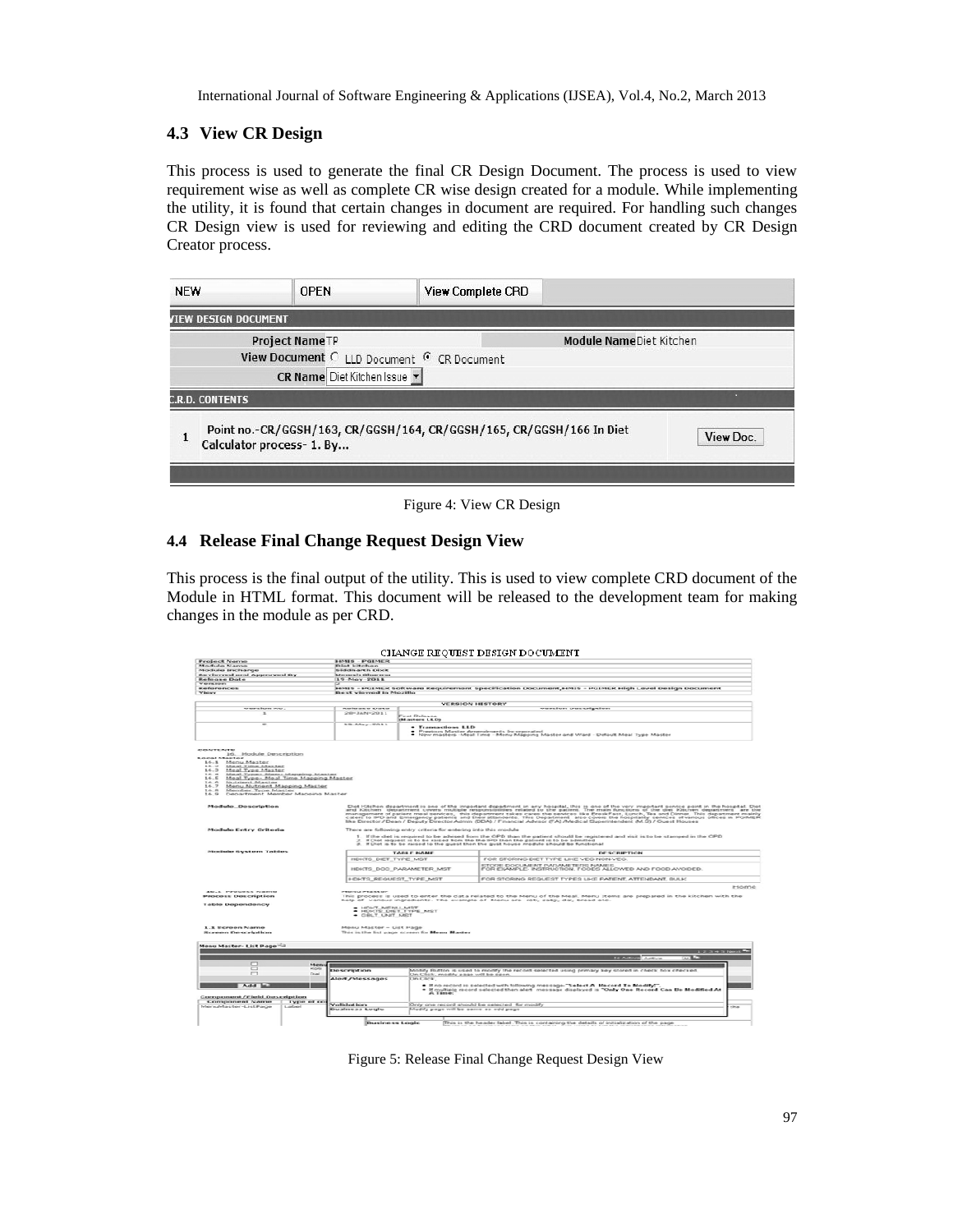#### **4.5 Trace Change Request Design Document**

Tracking the maintenance behaviour of the software product is very complex. This is precisely the reason that predicting the cost and risk associated with maintenance after delivery is extremely difficult which is widely acknowledged by the researchers and practitioners [8].

The goal of a traceability matrix is –

- 1. To make sure that the approved requirements are addressed/covered in all phases of development.
- 2. That each document should be traceable: Written test cases should be traceable to its requirement specification. If there is new version then updated test cases should be traceable with that [6].

A CRD document undergoes multiple iterations during its Design, development and maintenance. The tool therefore takes care of the versioning issues and tracking of changes done in processes of module. User can view all the versions of CRD Document released.

Tracking of changes done can be at both, module level as well as process level. At module level, this utility can keep track of how many change request design document are made, creation date, release date, created and approved by person's name.

User can also trace for changes done in selected process in different versions of CRD Document. For tracking process level changes, user can search for the process and the CRD documents that contain the process will be displayed.

| RELEASED DESIGN DOCUMENTS |                          |                  |                            |                                                                               |
|---------------------------|--------------------------|------------------|----------------------------|-------------------------------------------------------------------------------|
|                           | Project Name HMS - PGMER | Ÿ                |                            | Module Name Al<br>v                                                           |
| <b>Module Name</b>        | Latest Version No.       | Release Date     | <b>Version Description</b> | Support Document(s)                                                           |
| <b>Contigency</b>         | 1.1                      | 06-Feb-2012      | $\mathbf{v}$               |                                                                               |
| Cash N Fee                | 1.1                      | 02-Feb-2012      | $(\mathsf{v})$             |                                                                               |
| Sanitation                | 3.1                      | 03-Jan-2012      | (V)                        |                                                                               |
| <b>Operation Theater</b>  | 1.1                      | 23-Nov-2011      | $(\mathsf{v})$             | OT%2DStatus%20Transactionwise.doc<br>Amendment<br>٠<br>%20%200T%20module.docx |
| Diet Kitchen              | 4.1                      | 23-Nov-2011      | $(\mathsf{v})$             | DK transactionFinal FR1<br>• DK MST.ER1                                       |
| Line And Laundry          | $\mathbf{1}$             | 04-Nov-2011      | (v)                        |                                                                               |
| Hem (Bmed)                | з                        | $14 - 3$ un-2011 | $(\mathsf{v})$             |                                                                               |
|                           |                          |                  |                            |                                                                               |

Figure 6: Trace change request design document

## **4.6 CR Upload**

Before the development of this utility, all CR Design document are created on MS Word Editor. This process is used to upload such manual design created so that tracking of design changes are also online.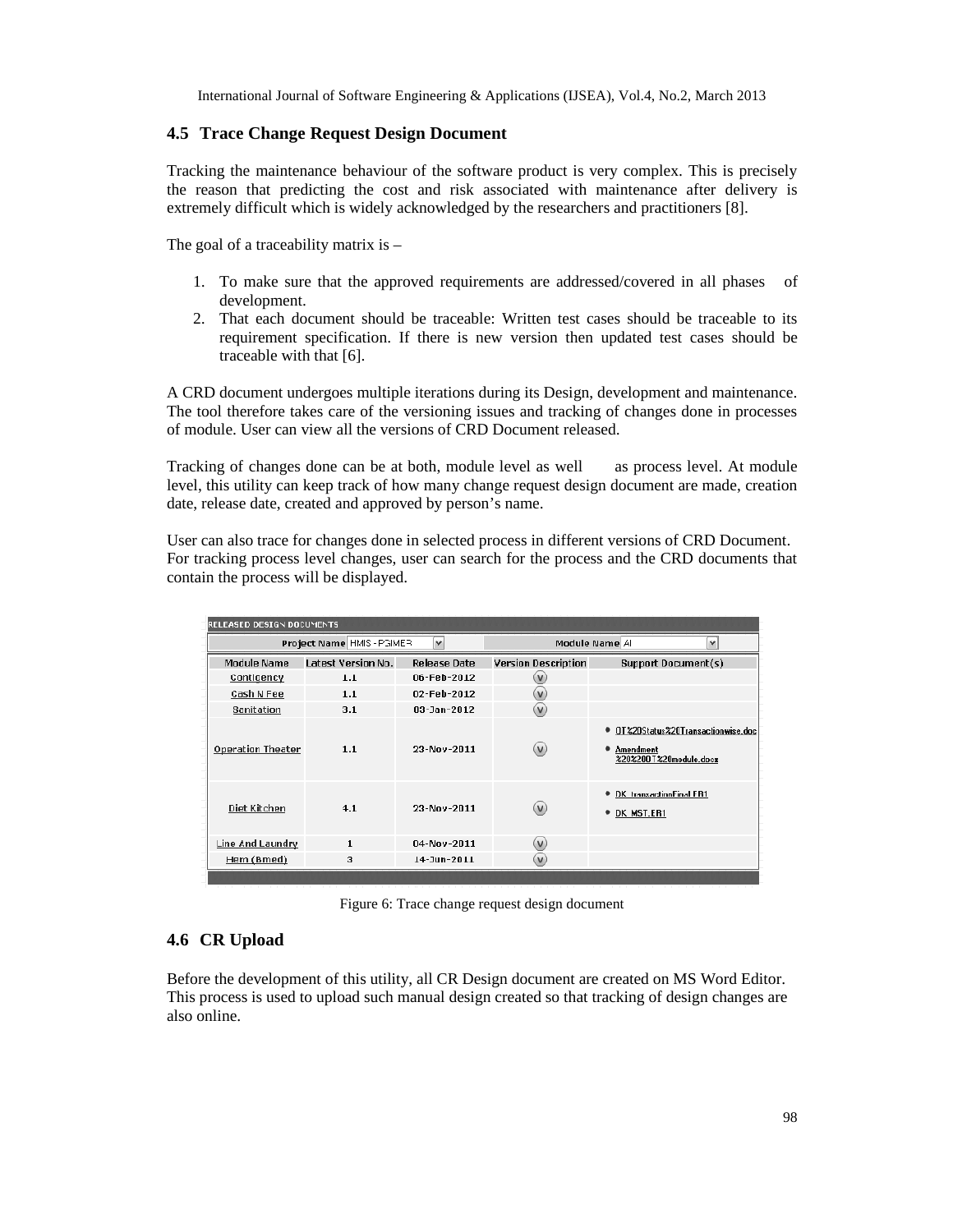| <b>New</b>                  | <b>Upen</b>                                | Save                                          |
|-----------------------------|--------------------------------------------|-----------------------------------------------|
| <b>UPLOAD MANUAL DESIGN</b> |                                            |                                               |
|                             |                                            | * Project Name Select value                   |
|                             |                                            | Module Name Select value                      |
|                             | * CK Name                                  |                                               |
|                             | * Module Incharge                          |                                               |
|                             | <b>Approved By</b>                         |                                               |
|                             |                                            | $\overline{ii}$<br>* Release Date 07-Nov-2012 |
|                             | <sup>*</sup> Upload Document Upload a frie |                                               |
|                             | <b>Remarks</b>                             | 98                                            |

Figure 7: CR Upload

# **5. TECHNICAL IMPLEMENTATION ASPECTS OF CR DESIGNER**

CR Designer is developed using J2EE Technology with oracle as the Database. In order to provide security and authenticity to the data the architecture is divided into three layers. Each layer has specified representation.[7] These layers are described as:

#### **5.1 Presentation Layer**

This layer is used by the user for interaction with the system. It is used to manage the way the data to be viewed in jsp. Values of form bean request and session are managed through presentation layer. The function of this layer is to take the inputs form the client browser and to send the output to the client browser. This layer interacts with the business layer for logics.

#### **5.2 Business Layer**

This layer is used for business logics . it takes data form presentation layer as well as Data Access layer. The methods in business layer calls data access layer functions and after getting result it process the results according to the requirement of presentation layer and sends the final result to the presentation layer

#### **5.3 Data Layer**

Data access layer contains methods which are used to insert and update data to the database with the help of stored procedures and queries in the form of property files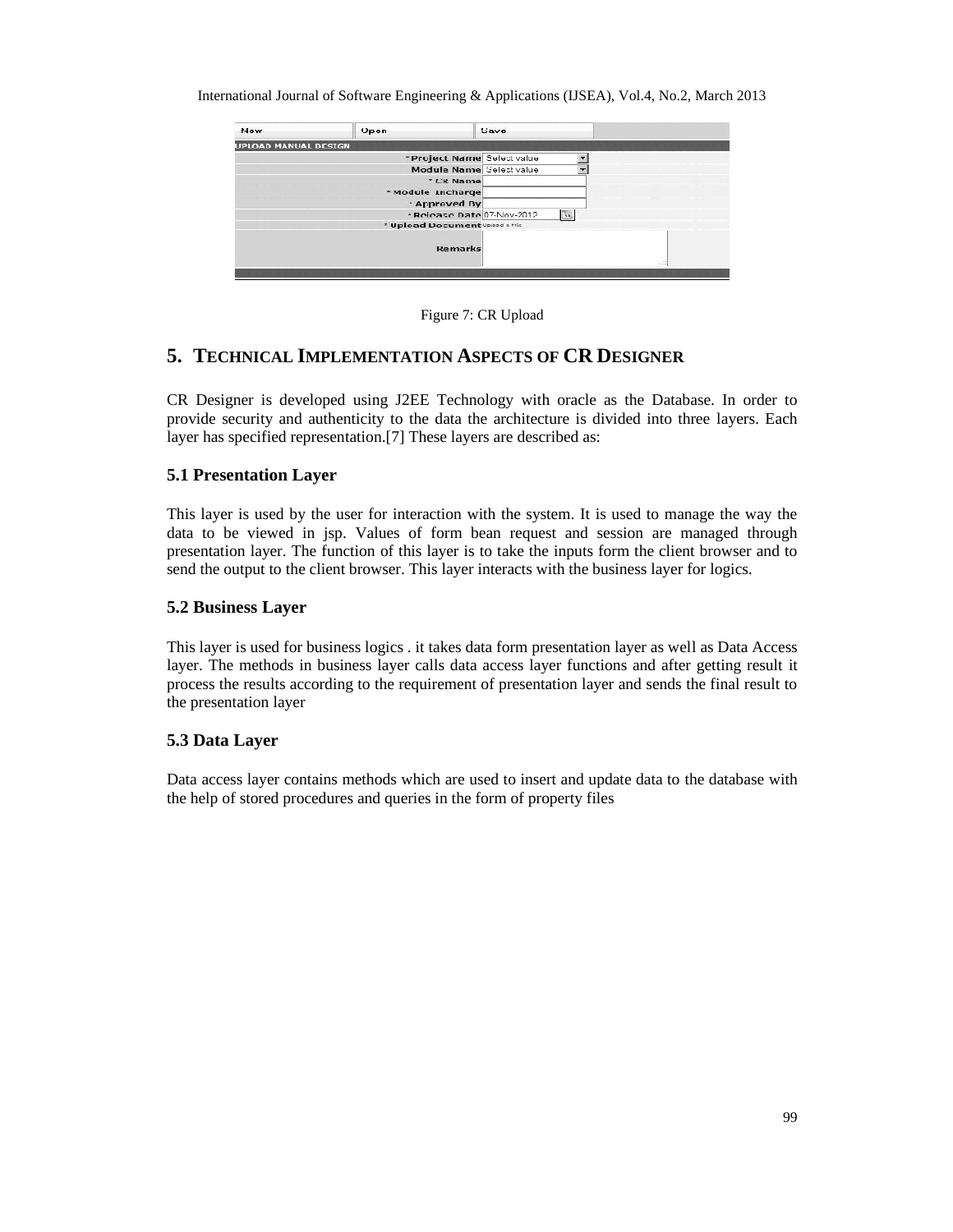Figure 8: Application Internal Architecture

#### **CONCLUSION**

The software Engineering design documetions is prepared for development of utility. But least effort is made after implementation of utility. Most of the time design documentation is bypass and directly development stomization is done. The CR Design documentation will help in tracking andkeeping in account design changes done in the S/w system after implementation also.

CR Designer tool helps in fast Creator of CRD document. This tool allows user friendly Creator and modification of CRD documents. It also saves the time and effort destigner for Creator of CRD documents. A CRD document undergoes multiple iterations during its Creator. The tool therefore also cares of the versioning issues. The tool maintains a repository of all the released  $CRD$  Documents and help in tracking the same bis tool also maintains all the  $CR$ documents which are created in Mond.

## ACKNOWLEDGMENT

We express our deep thanks to Mr. B.K. Murthy, Executive Director; CDAC Noida (India), with the help of his vast experience, efforts, valuable suggestion, sulpaped motivation helped us to great extent for the design and development of this utility.

# **REFERENCES**

- [1] [http://www.cdacnoida.in/ascnt2011/quality%5C3.%20Low%20Level%20Design%20Documen](http://www.cdacnoida.in/ascnt2011/quality%5C3.%20Low%20Level%20Design%20Document%20C)t%20C reator%20Tool.pdf
- [2] http://en.wikipedia.org/wiki/Systems\_Delopment\_Life\_Cycle
- [3] Research PaperCiteSeer
- [4] [http://www.alistapart.com/articles/gettingrealaboutagilede](http://www.alistapart.com/articles/gettingrealaboutagiledesign/)sign/
- [5] http://en.wikipedia.org/wiki/Interaction\_design